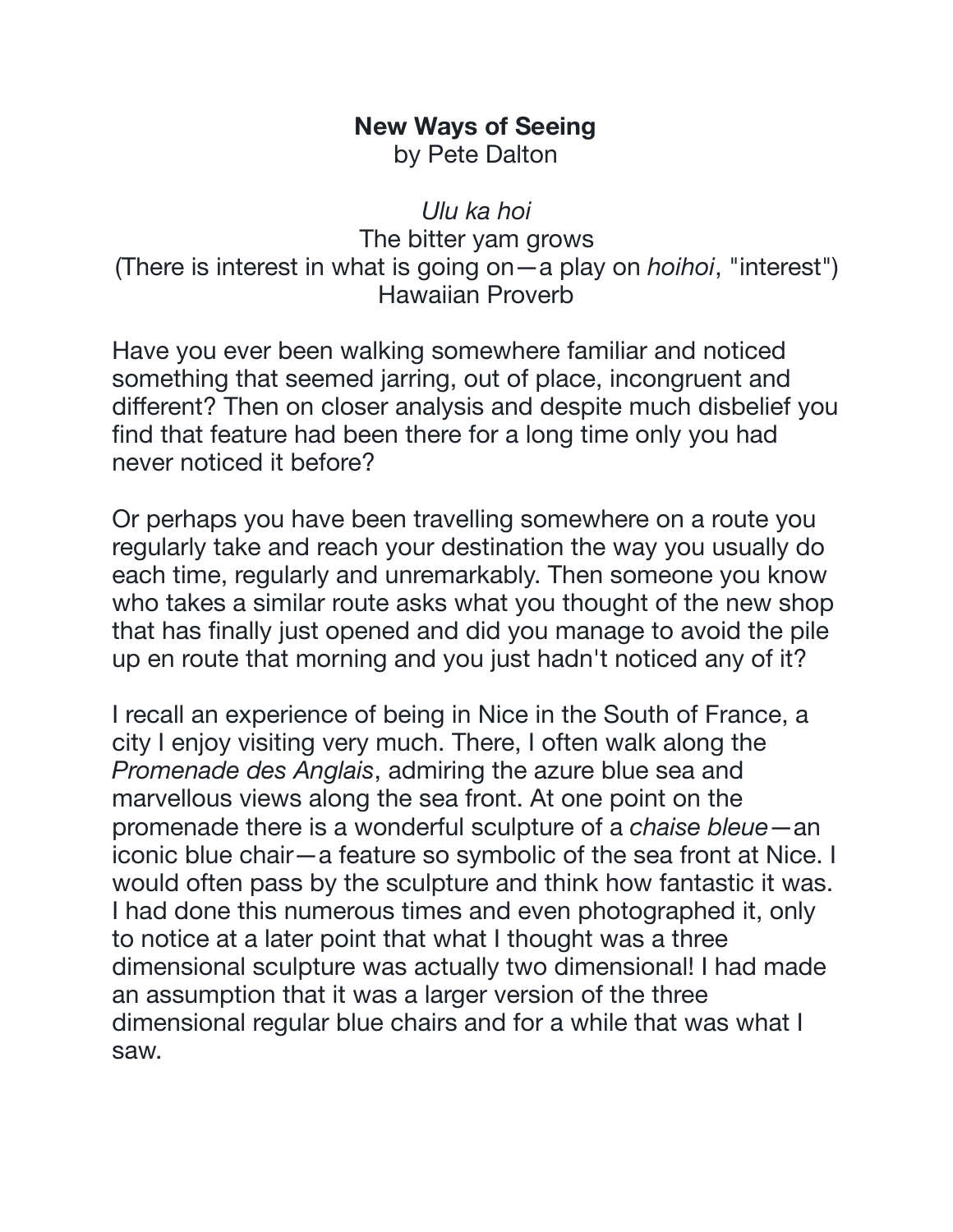We are habitual creatures. Our Ku learns patterns and we revert to them unless there is a distinct choice or need to change something. Habitual actions are useful. Without habits, the simplest of things that we do on a regular basis would become very complex undertakings indeed. We are exposed to a massive amount of information second by second, so being able to function habitually makes things manageable. Despite this, our routine behaviours and habitual ways of thinking can result in a narrowed sphere of attention and prevent us from noticing what's novel and different, and in some cases prevents us being as effective as we might be.

An experiment I came across many years back springs to mind where researchers changed the handle on an unlocked door to the side that the hinge was on to see how people would react. A significant number of test subjects approached the door and tried to open it using the handle and after many futile attempts to open it that way, concluded it was locked and gave up. This points to the way in which we habitually generalise assumptions about how things will be and then fail to think beyond that.

Consider the times you may have taken a journey that you regularly take and how you just seemed to arrive at your destination without recalling the journey much or even at all. In these cases, your thoughts and attention were elsewhere and not focussed in the present moment. Generalising also brings with it the notion of stability and a sense of 'fixedness.' Again, this is useful to an extent. However, consider that reality is not a fixed thing. Even our bodies which at times appear to feel somewhat stable, are in a constant process of change.

In this sense, we can be considered to be a series of processes rather than fixed objects in space and time. It is no coincidence that a Hawaiian phrase for the body is *kino*. If we look at the roots of *kino*, we get *ki* (energy), *ki'i* (image), *no* (an intensifier), and *no'ono'o* (a thought). This can be interpreted as a highly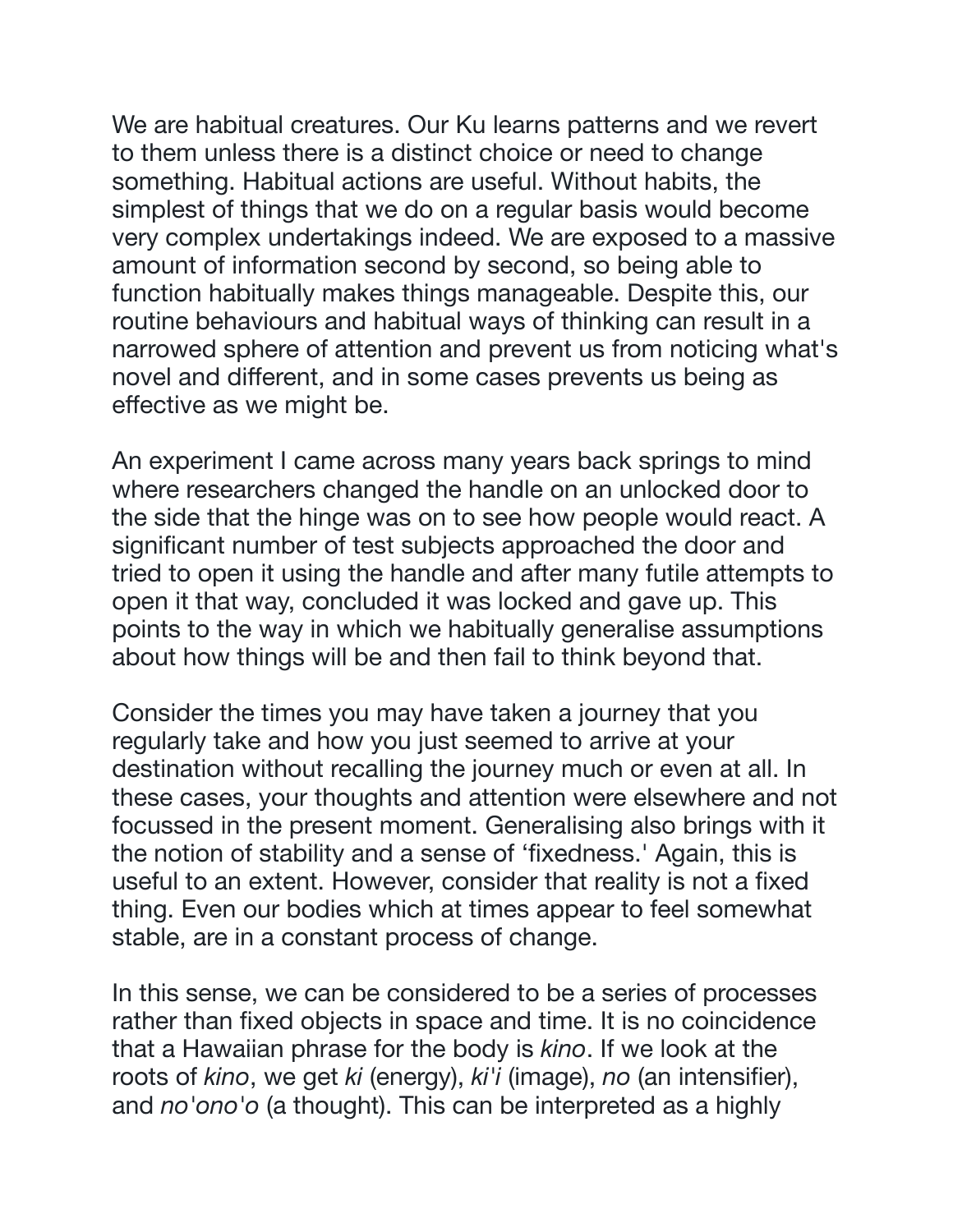energised thought form. Thoughts and energy are ever changing in a state of flux; it is part of our nature.

Huna postulates that there are different perspectives on reality, all of which bring different rules and considerations into focus. These provide convenient ways of categorising ways of relating to reality for which words can never fully do justice. These are commonly considered to be:

'Ike Papakahi (the objective worldview): the material objective world. The world typified by newtonian science. Things are separated. There are subjects and objects, 'things' in space and time.

'Ike Papalua (the subjective worldview): the realm of psychic phenomena and where things are connected in ways that are beyond regular scientific understanding. We can communicate at a distance with others and objects, plants and animals. This may be the realm of the quantum where phenomena such as 'spooky action at a distance' has a place.

'Ike Papakolu (the symbolic worldview): the realm of dreams where the shaman is commonly considered to work. Reality in this view consists of symbols that can be understood, influenced and transformed.

'Ike Papaha (the holistic worldview): the realm of mysticism. Here there is no separation, everything is one.

The Huna adventurer adopts whichever perspective is the most effective for whatever purpose is at hand. This entails shifting perspective and may involve holding two or more perspectives simultaneously. This requires flexibility and the appreciation that adopting new ways of seeing, because adopting different perspectives can increase effectiveness.

The quality of our lives can be considered to be improved by improving the quality of the moments we live and this can be done by being more present and really paying attention and noticing the experiences we are having. One way of fostering the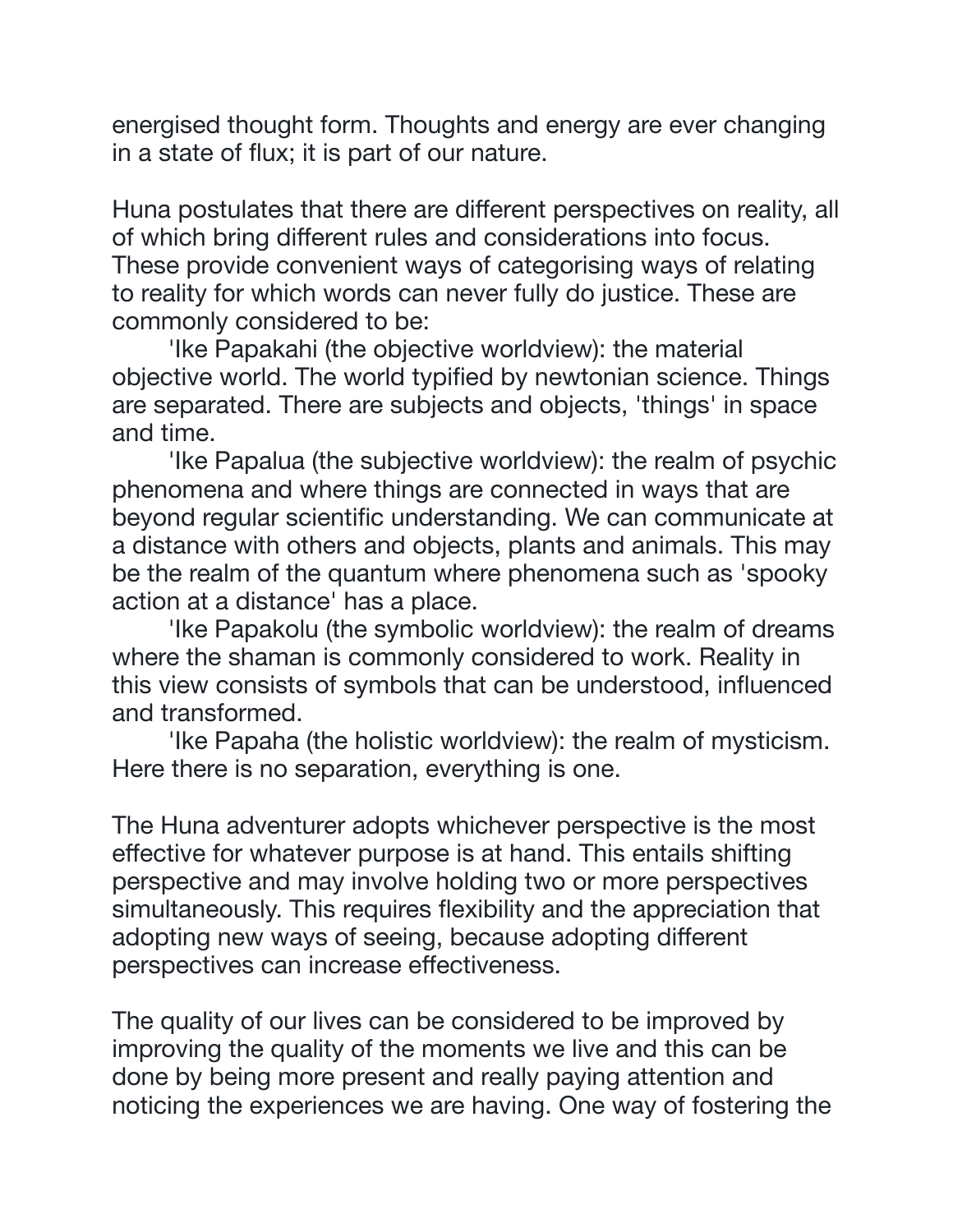habit of being focussed on the present moment is to consider from time to time what is new and different at any particular moment. We can never consciously take in all of what we experience, so at any particular moment there is guaranteed to be something novel and different in our experience if we choose to look for it. This may appear as something tiny and insignificant or as something big and meaningful that was never previously noticed. Either way, something will be new and different and the process of noticing this keeps us aware in the present.

To some extent, adopting new ways of seeing is akin to seeing through childlike eyes once more. We are more open to notice the newness of things and take more in and see what's different. Time appears to move slower and the world can appear to be a more exciting and fascinating place. With the intensity of focus on newness and novelty, we notice different things and engage with reality in this way.

Perhaps, then, it is no surprise that when young children were subjects in the experiment with the door and hinge, compared to the adults, more of them just pushed the door and it opened. Their expectations were different than the adults and their perspective on reality was less generalised.

There are many benefits of taking time to really notice what you notice and take less for granted. It cultivates curiosity and creativity and provides insights into each new moment. It is also associated with physical benefits such as increasing levels of dopamine, which is linked to feelings of happiness. This activity trains the Ku in being more flexible and open to new experiences which previously may have gone unnoticed. Simply noticing the new and the different can be considered to be an effective, if somewhat passive, approach to take.

A Huna adventurer always has more than one way to approach any situation and a more active alternative is to actually change